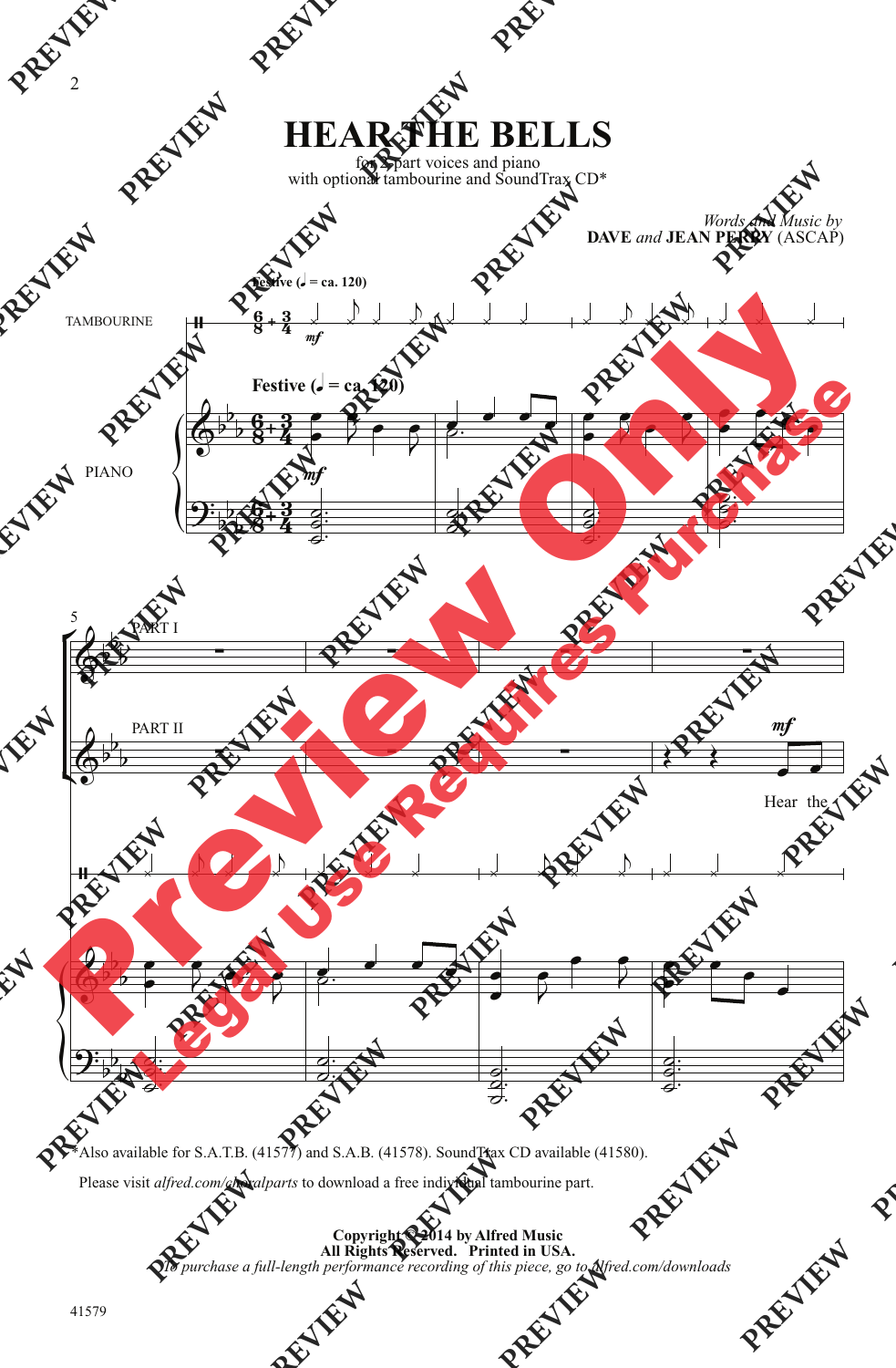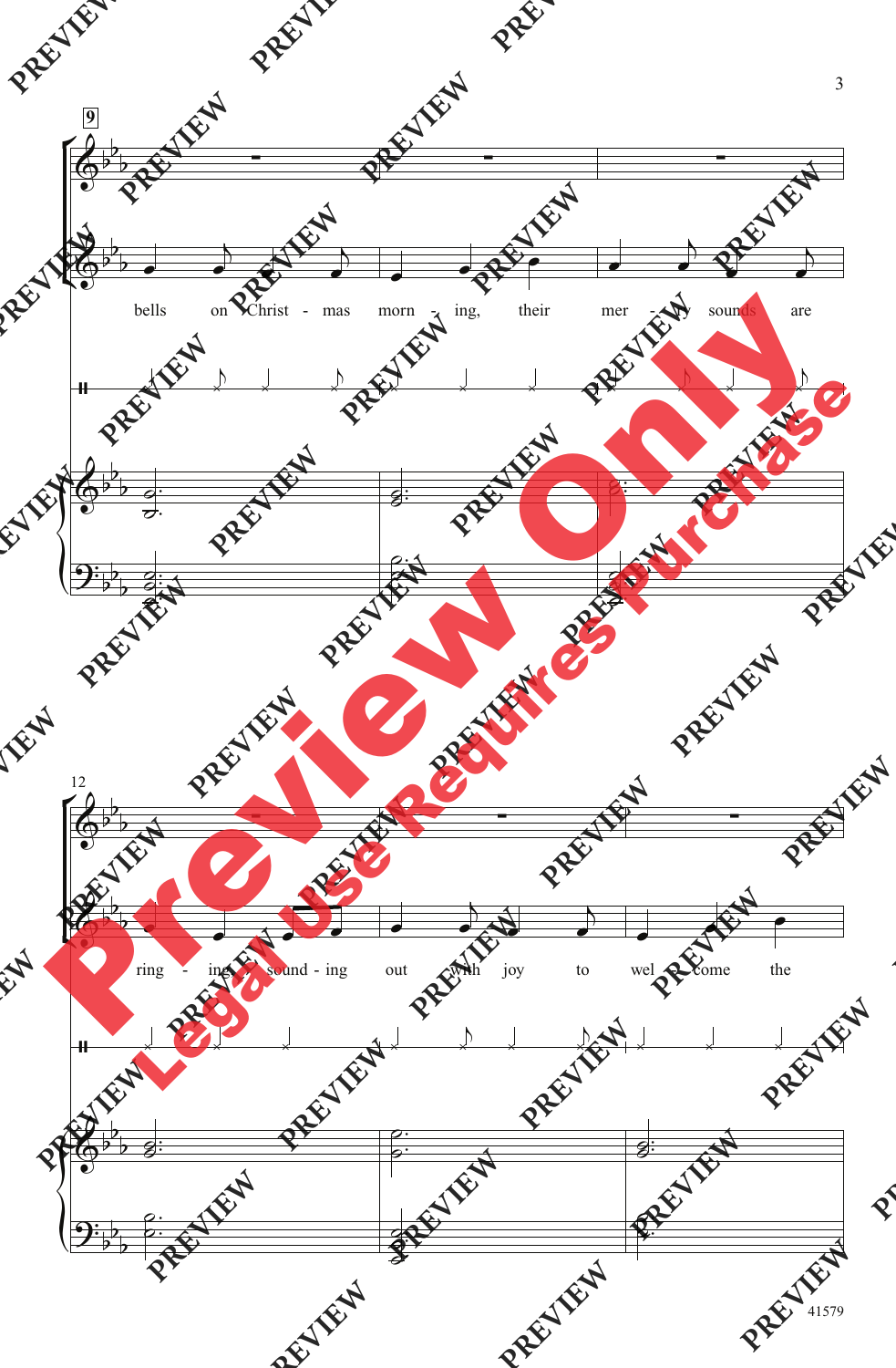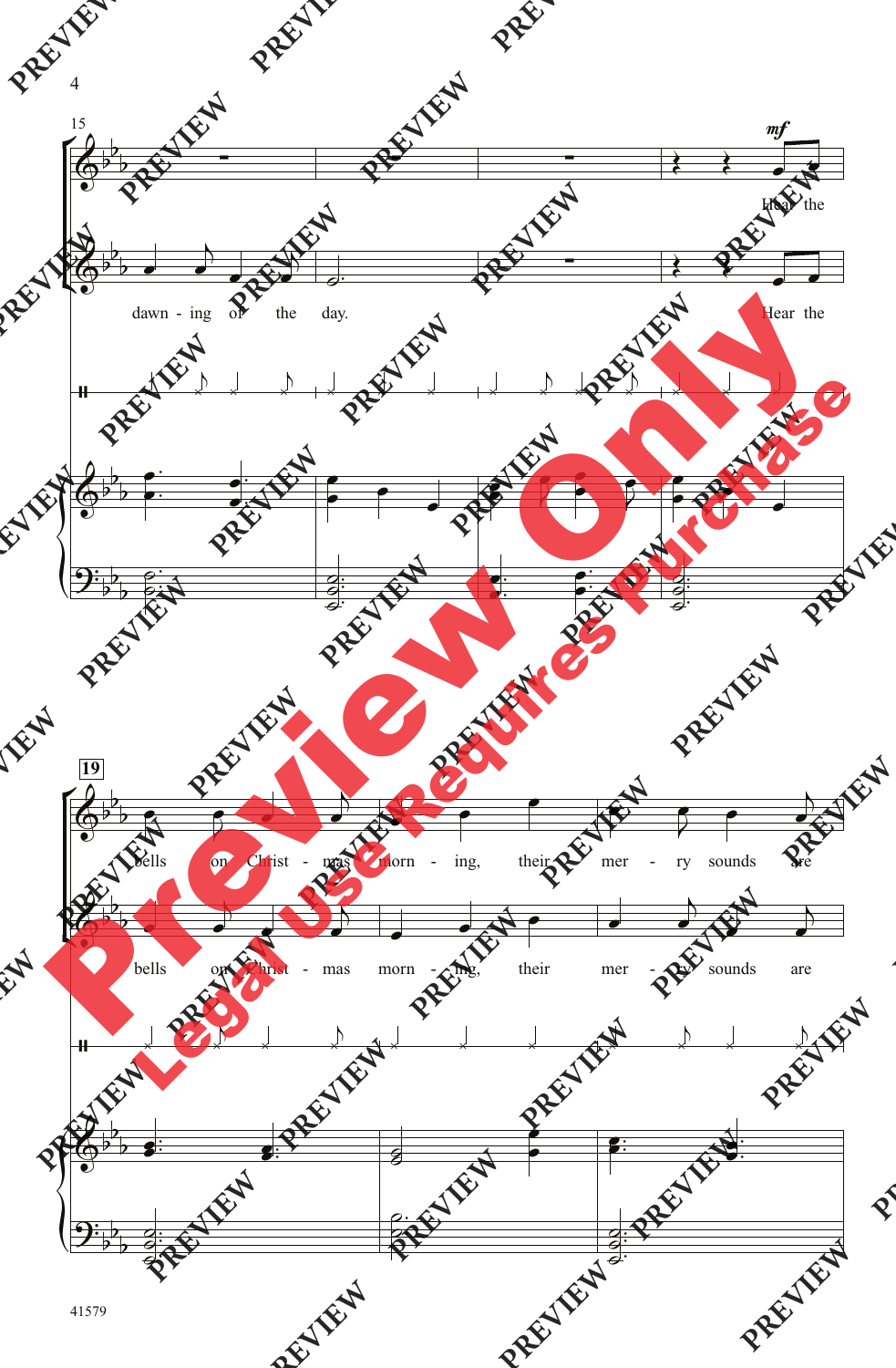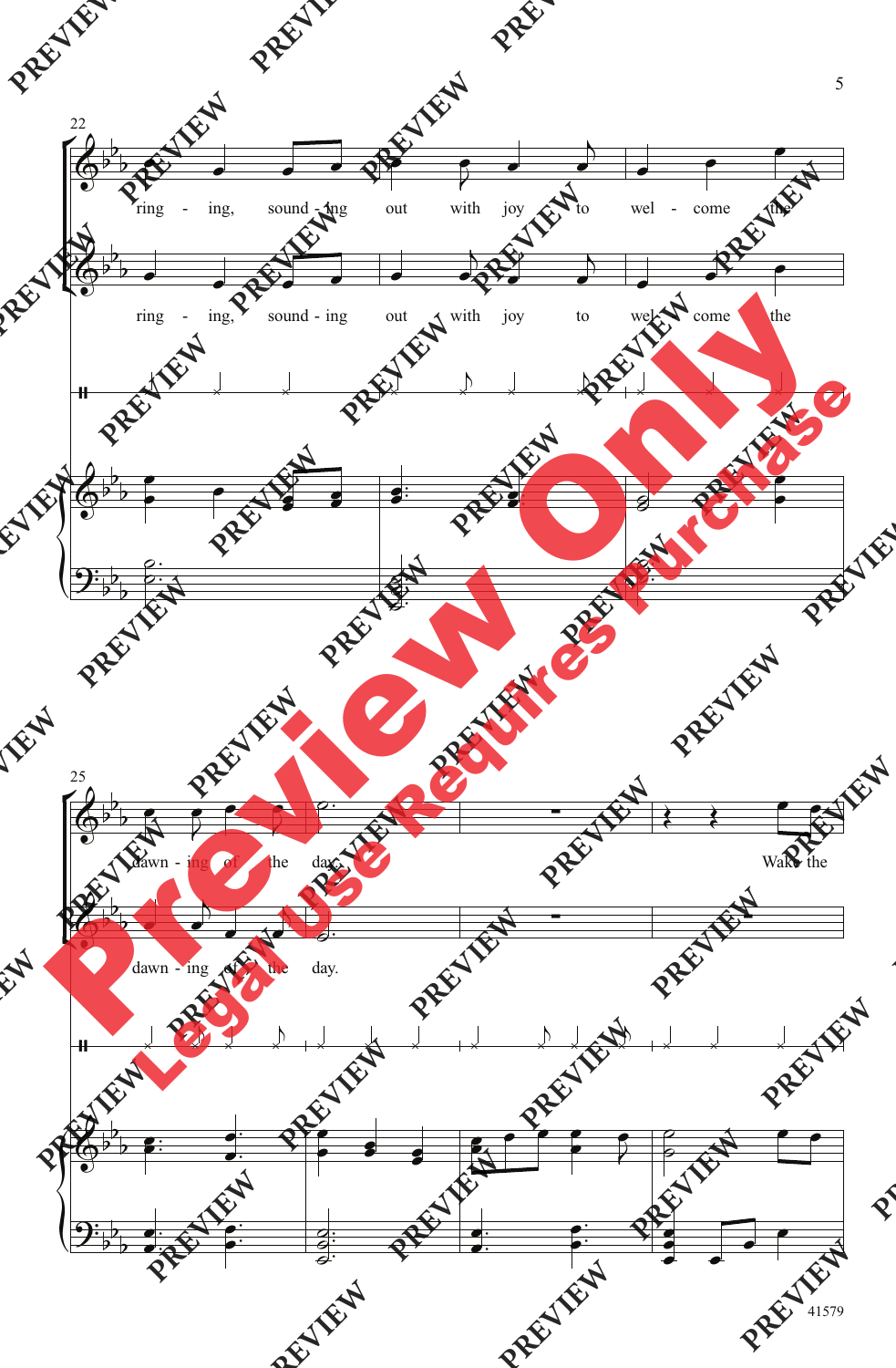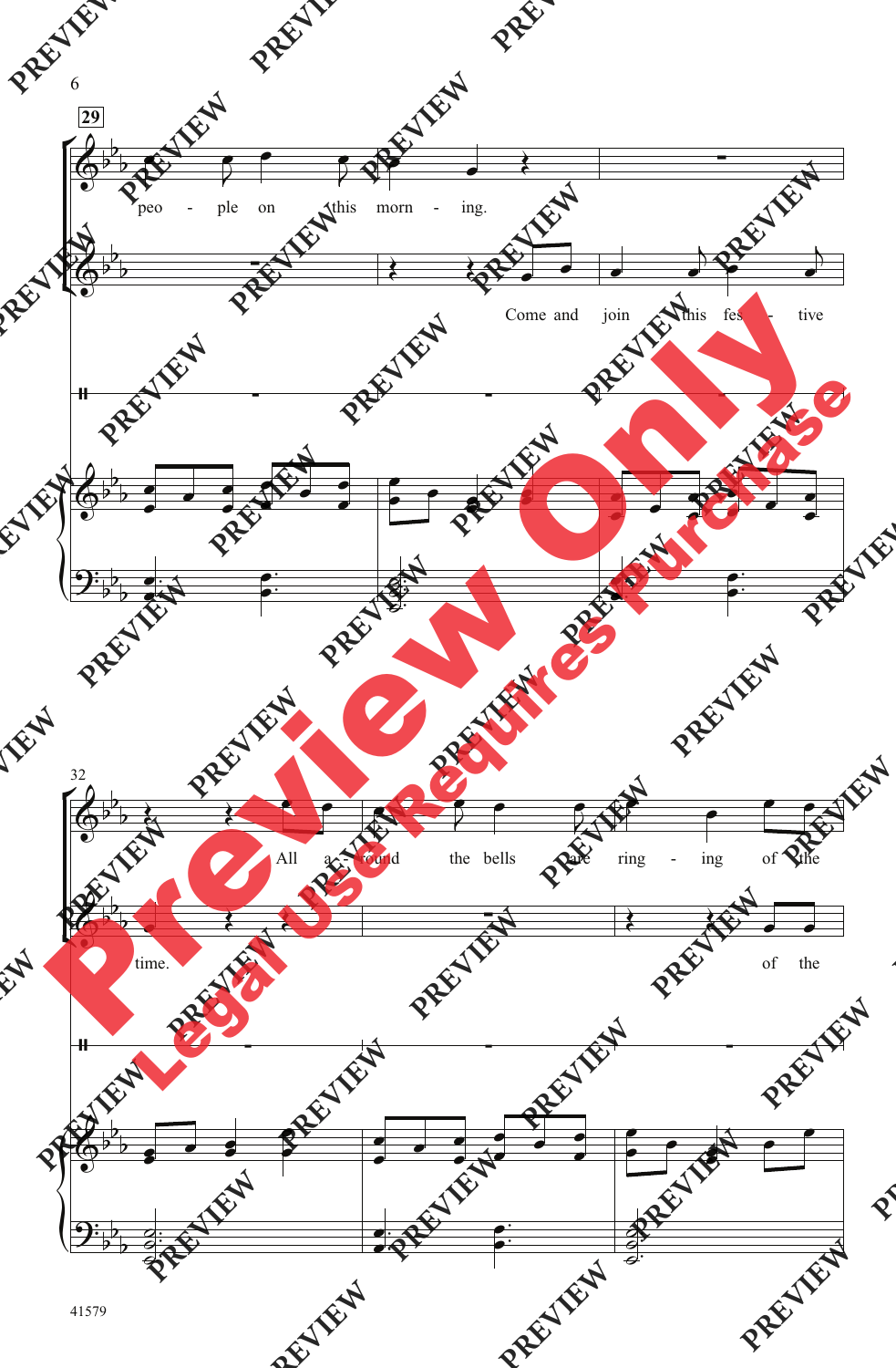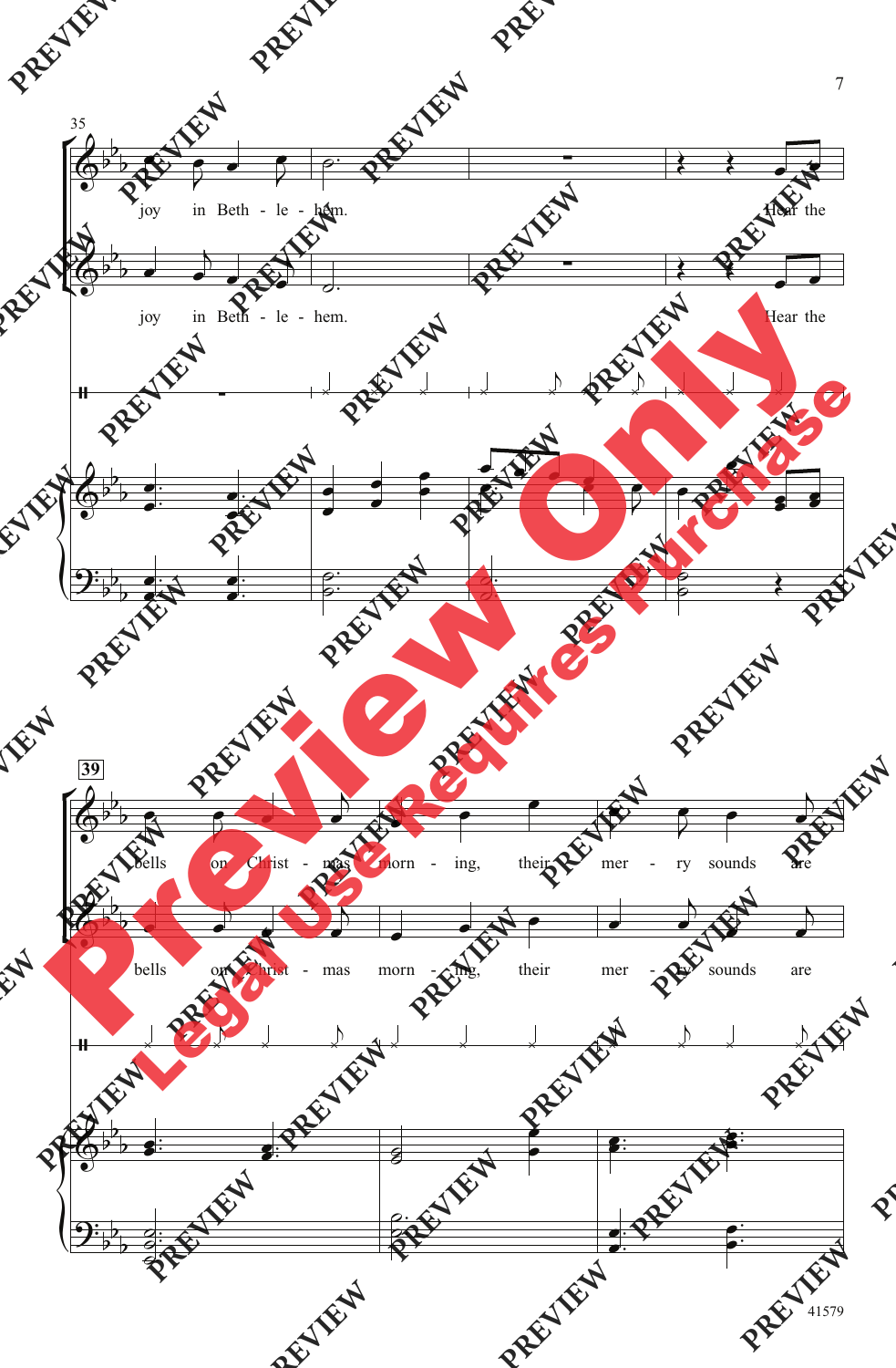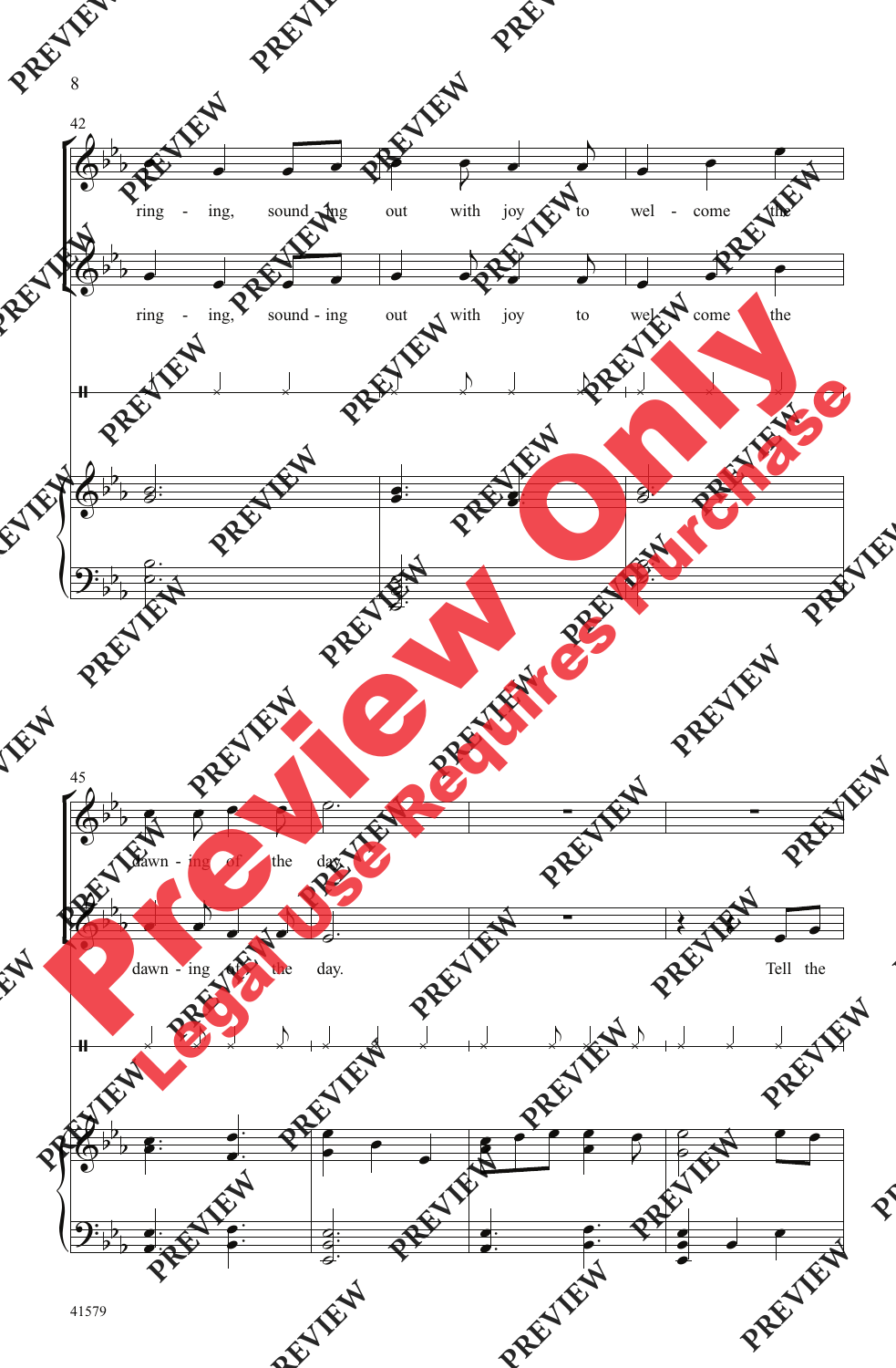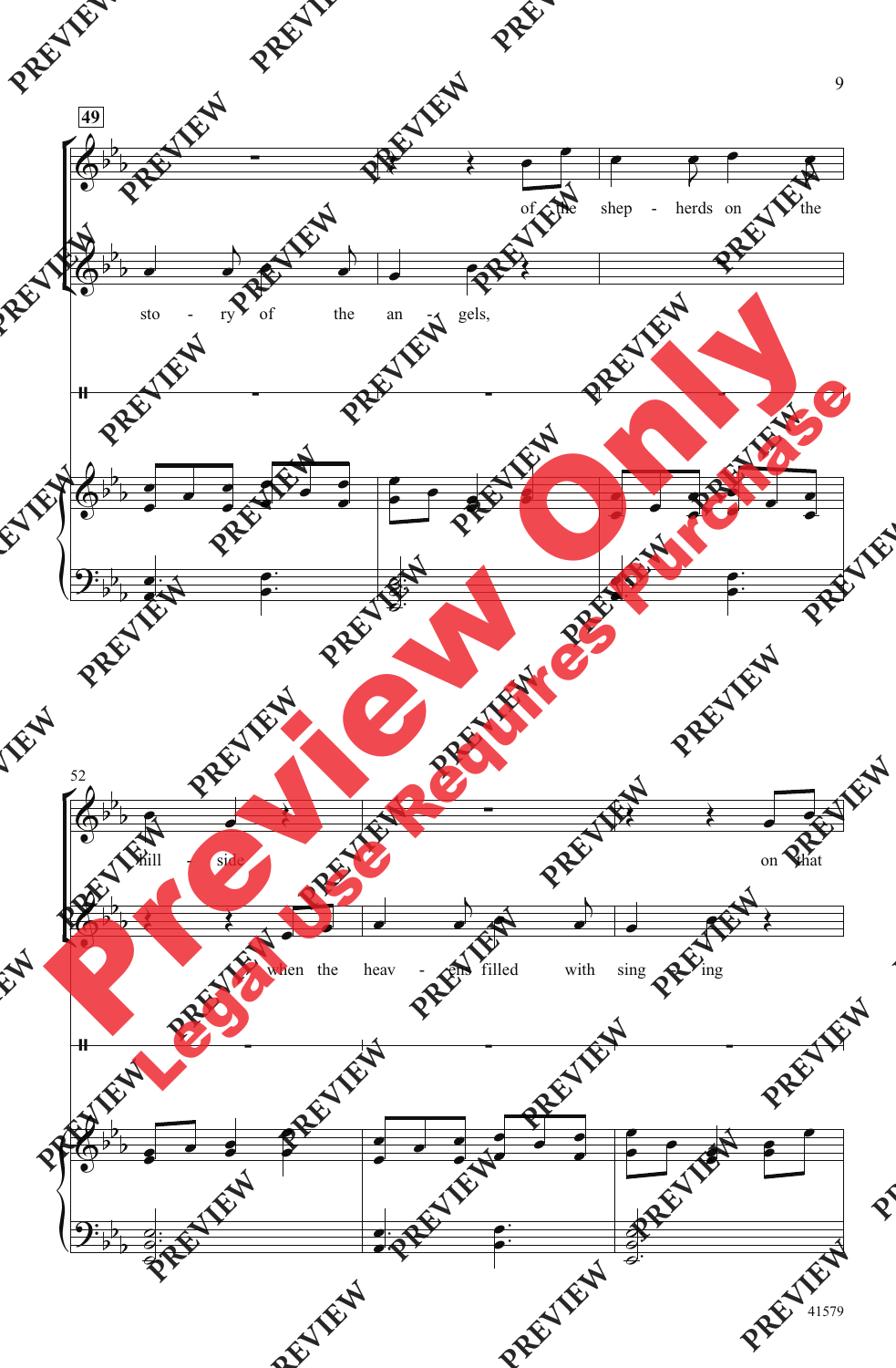

\* Close to "ng"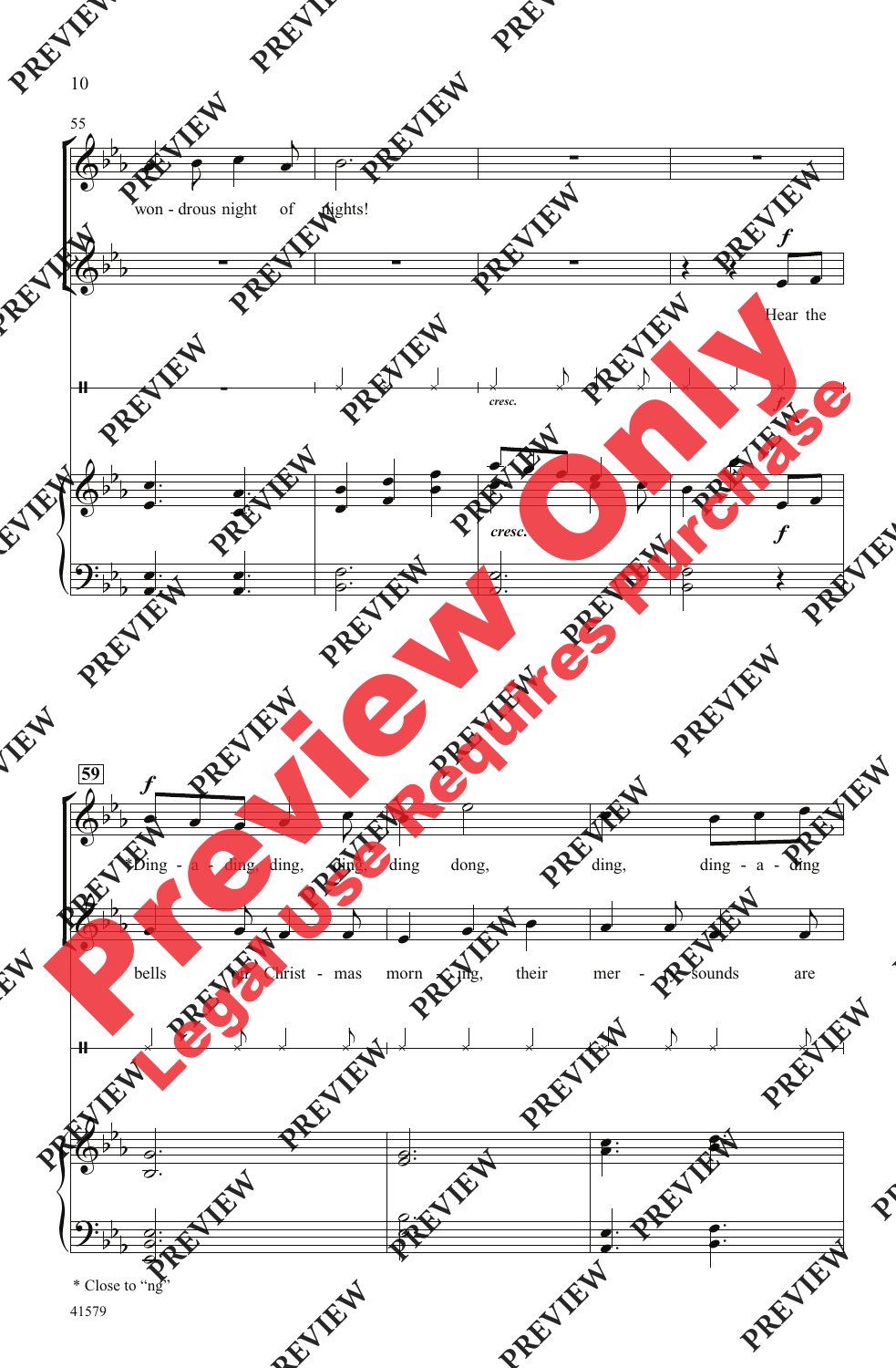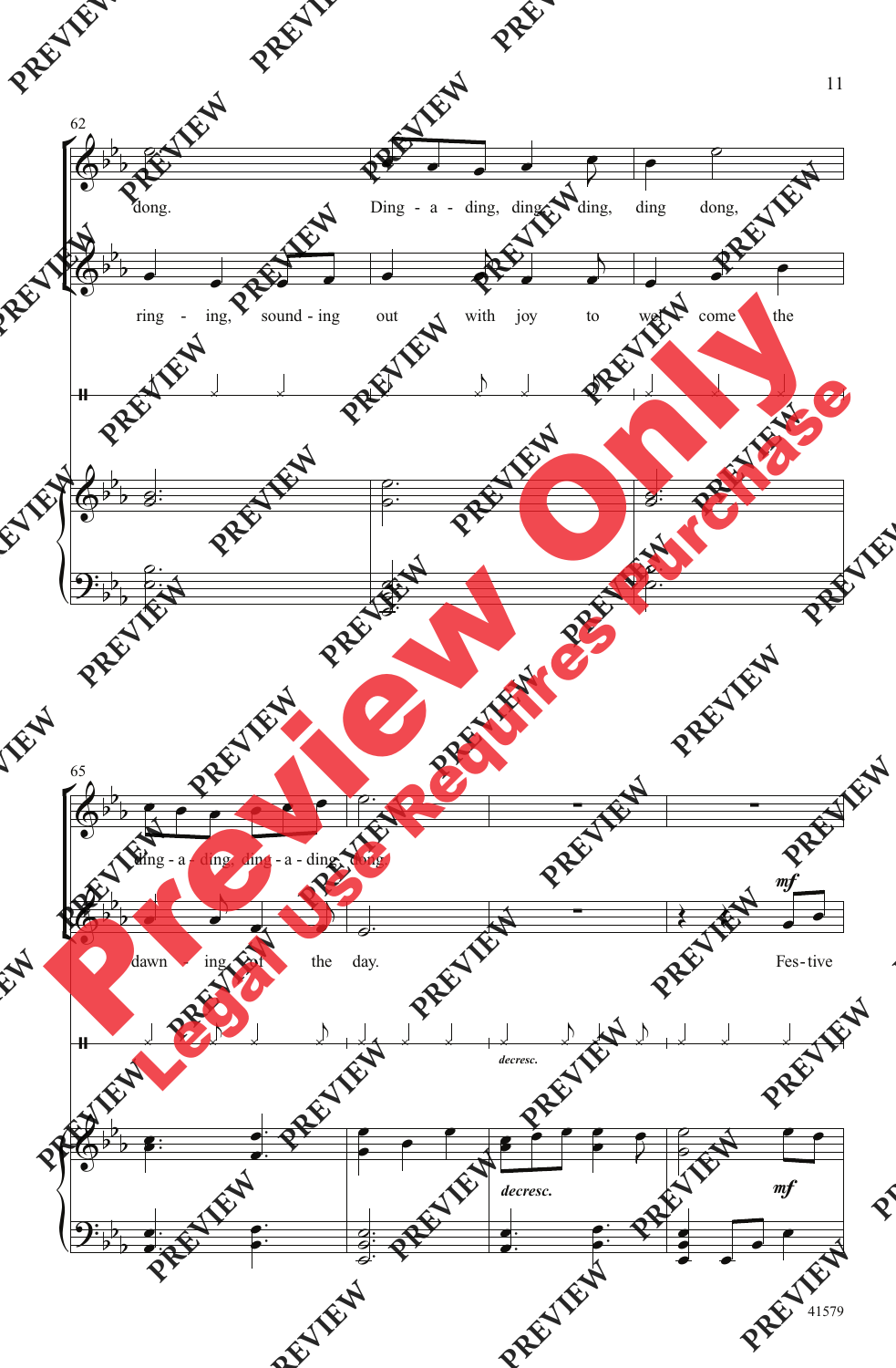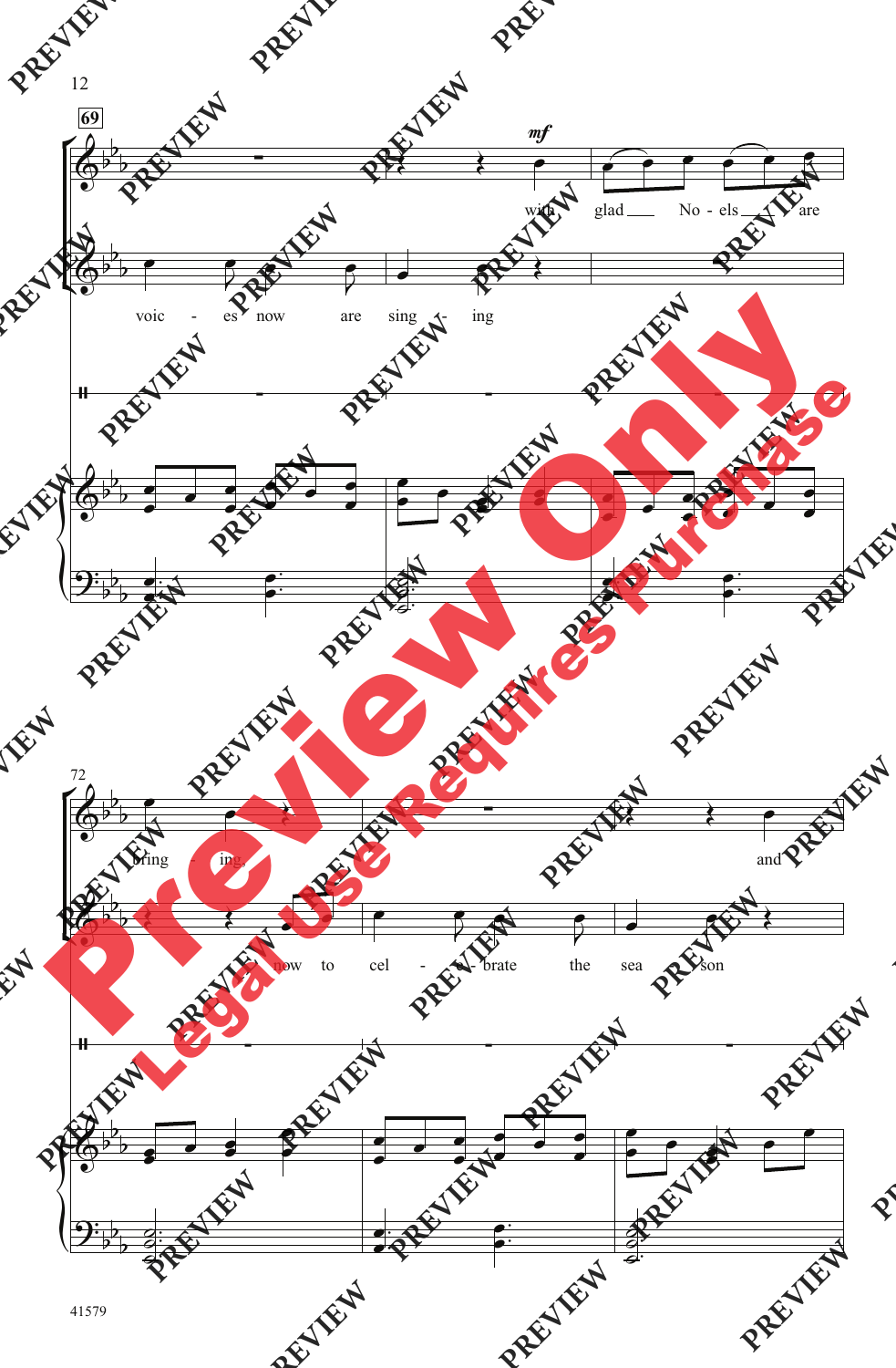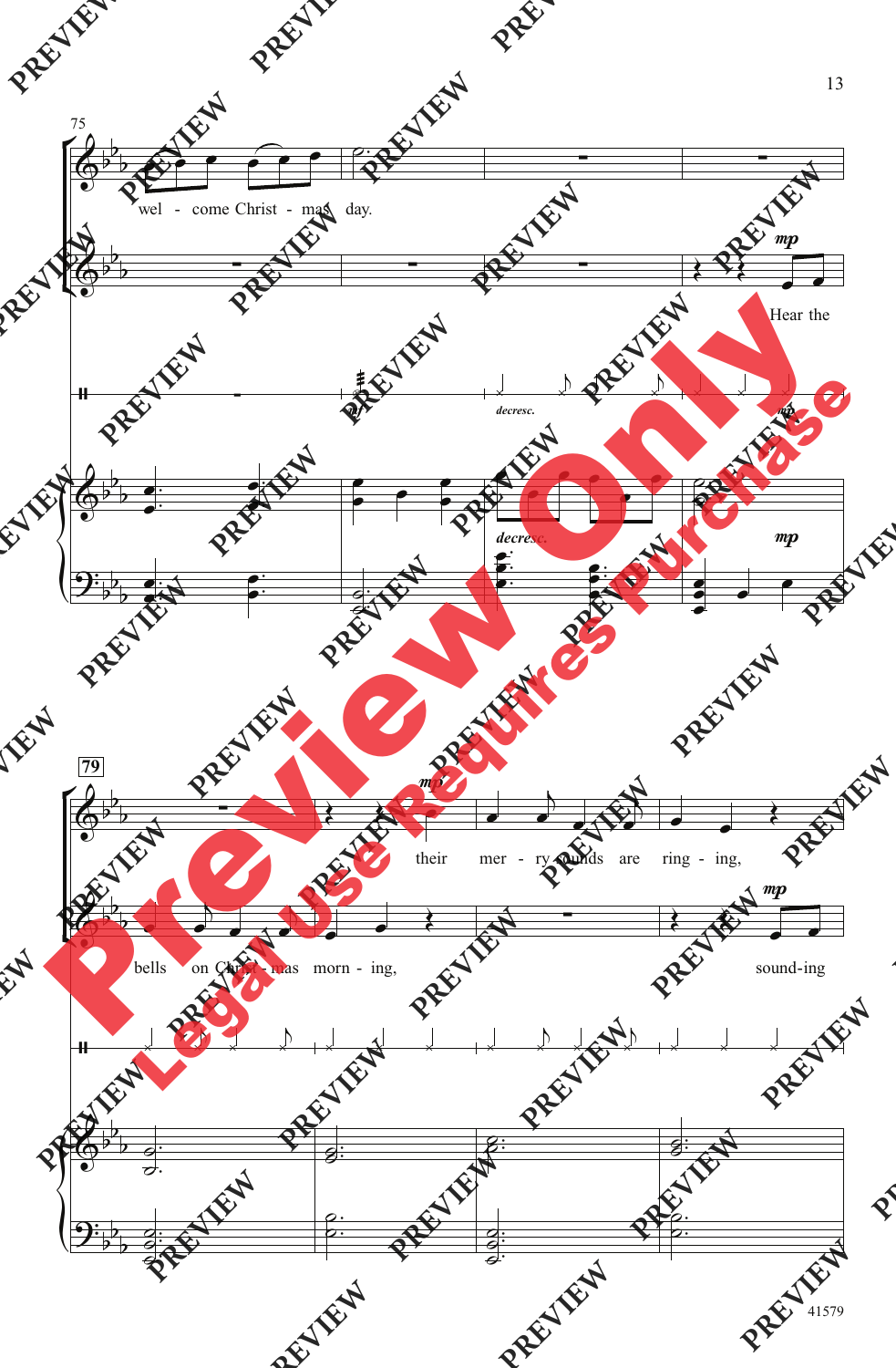